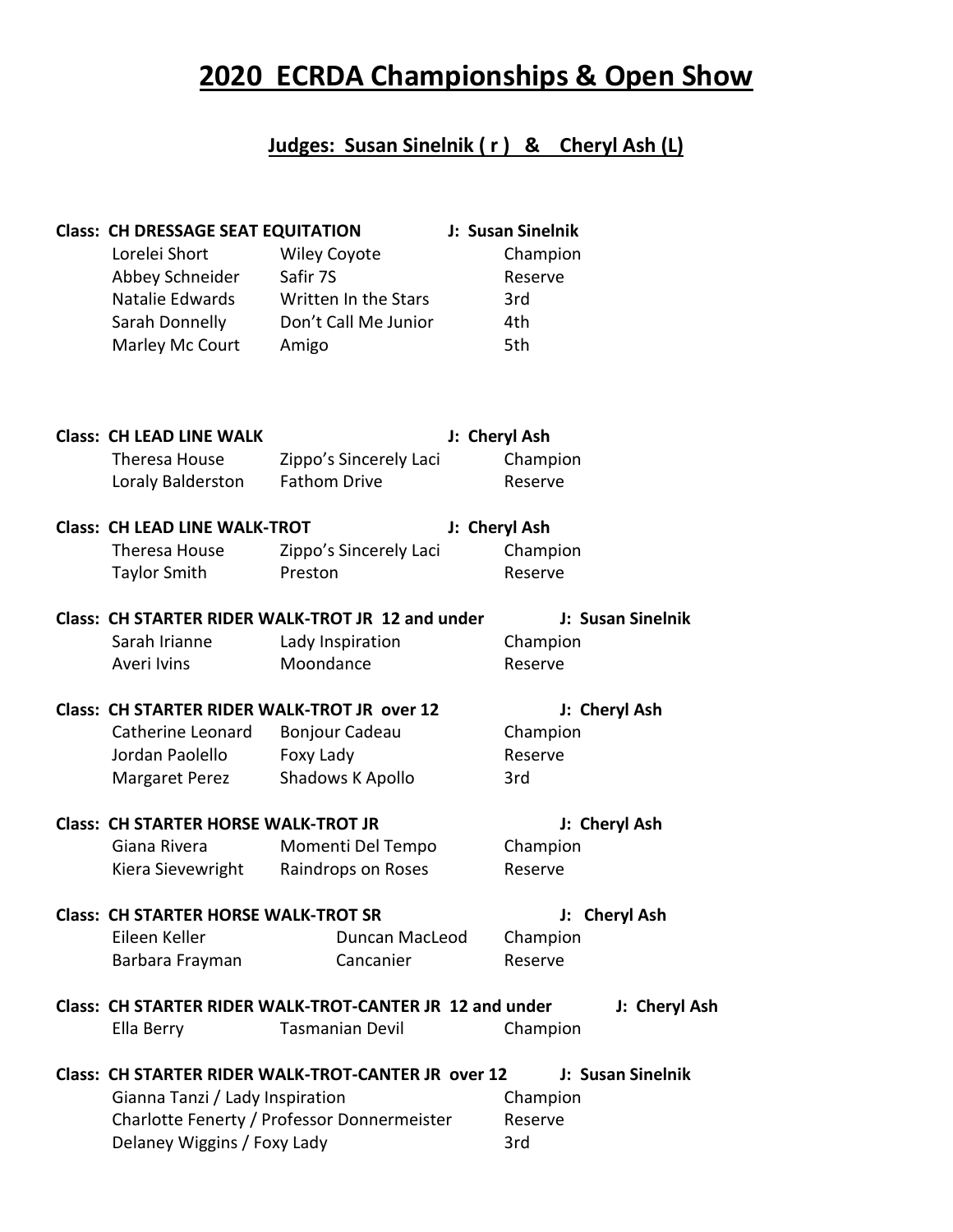**Class: CH STARTER RIDER WALK-TROT-CANTER SR J: Susan Sinelnik** Holly Balderston / Fathom Drive Champion Margaret Carlsen / Courage To Be Reserve

**Class: CH STARTER HORSE WALK-TROT-CANTER JR J: Cheryl Ash** Jacqueline Tanzi / Zippo's Sincerely Laci Champion Marley McCourt / Amigo Reserve

**Class: CH TRAINING LEVEL JR J: Susan Sinelnik** Abby Schneider / Double O' Seven Champion Lorelei Short / Wiley Coyote **Reserve** Reserve Edwards, Natalie / Written In the Stars 3rd Mia Acerbo / Dartanian 4th

**Class: CH TRAINING LEVEL SR J: Cheryl Ash** Cheyenne Lord / Bonjour Cadeau Champion Cheyenne Lord / Golden Girl **Reserve** Reserve Kyleigh Bracken / Criminal Matters 3rd

**Class: CH TRAINING LEVEL SR Shown > 2nd level J: Susan Sinelnik** Allison Shiffer / CBMF Bond Girl Champion

**Class: CH FIRST LEVEL JR J: Cheryl Ash** Sarah Donnelly / Don't Call Me Junior Champion

**Class: CH FIRST LEVEL SR J: Susan Sinelnik** Kathryn Nelson / For Pete's Sake Champion Susan Helm / Snickers **Reserve** Reserve

**Class: CH FIRST LEVEL SR SHOWN >2ND LEVEL J: Susan Sinelnik** Allison Shiffer / Summer Sands Champion

**Class: CH SECOND LEVEL SR J: Susan Sinelnik** Barbara Frayman / Happy Go Lucky Champion

**Class: CH SECOND LEVEL SR Shown >2nd LEVEL – Test 2 J: Cheryl Ash** Karin Worm / Safir 7S Champion

**Class: CH THIRD LEVEL PAS DE DEUX J: Susan Sinelnik** Erin Scelba-Johnson / Acclamation & Brooke Heitzman / Dear Cat Champion

**Class: CH PRIX ST. GEORGES SR J: Cheryl Ash** Karin Worm / Quando Boy Champion